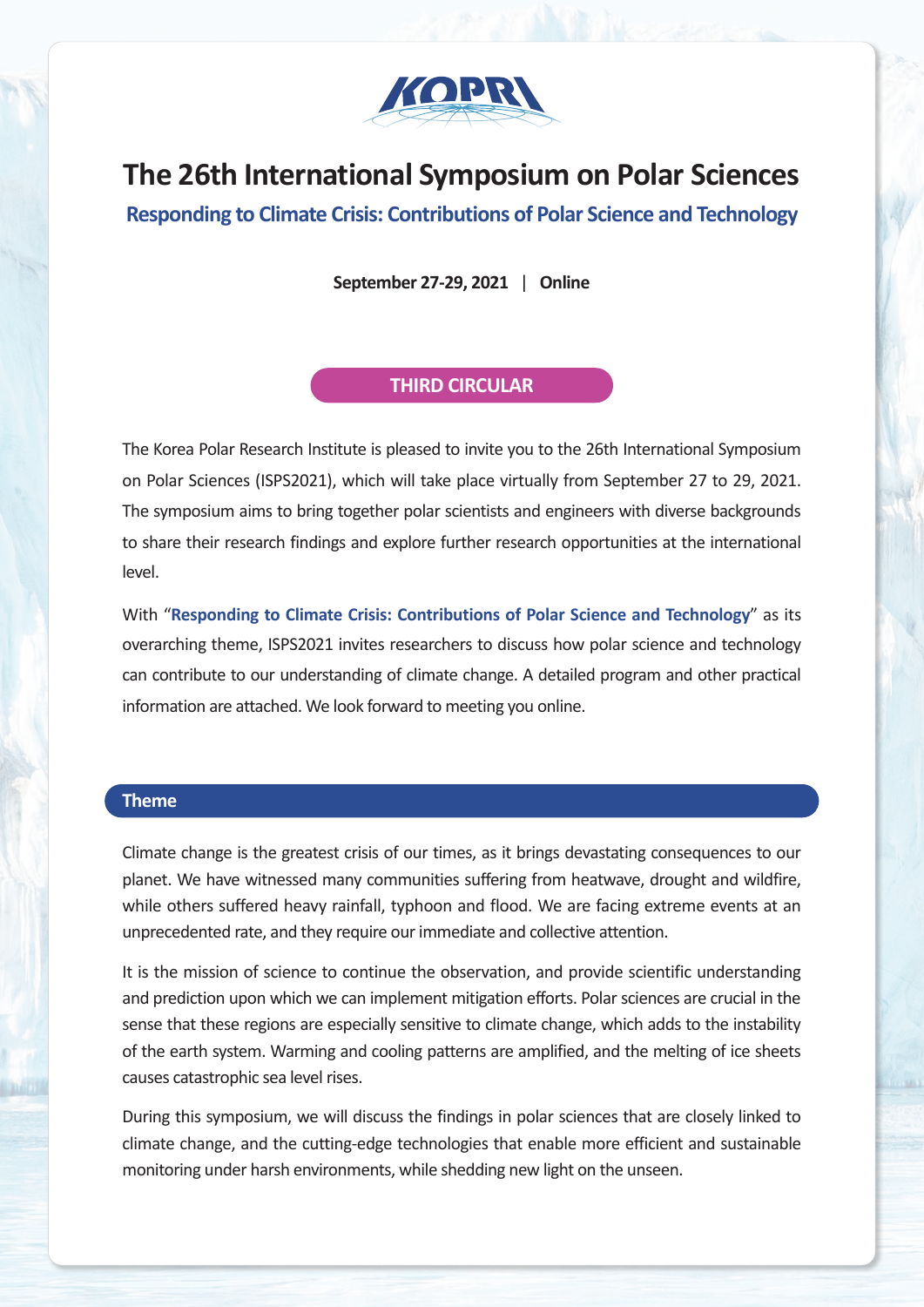### *Main Programs*

### **Science Session**

The theme of this year's symposium, "Responding to Climate Crisis: Contributions of Polar Science and Technology" will be approached through the following six sessions.

- **Session 1.** Polar climate science in the context of global climate crisis
- **Session 2.** Cryosphere evolution and sea-level change
- **Session 3.** Sea ice and polar oceans in rapid transition
- **Session 4.** Technological advances enabling new polar science
- **Session 5.** Integrated study of subglacial Antarctic lake ecosystems
- **Session 6.** A paleoclimate perspective on climatic and environmental extremes : Korea-Italy Jointed Workshop on STREAM (Final year)

#### **Public Lecture**

**Seong-Joong Kim | Korea Polar Research Institute** 

**"Responding to Climate Crisis: Contributions of Polar Science and Technology"**

#### **Plenary Lectures**

#### **Thomas Jung** | Alfred Wegener Institute

**"Polar Prediction: Recent progress and future prospects"**

#### **Ted Scambos | University of Colorado Boulder**

**"The Thwaites-Amundsen ice-ocean system: current results from the International Thwaites Glacier Collaboration"**

#### **Michael Karcher** | Alfred Wegener Institute

**"Arctic PASSION - a new 4-year program to advance a pan Arctic Observing Systems in support of societal needs"**

**Rosa T. Affleck** | Cold Regions Research and Engineering Laboratory **"Engineering and Science Support for U.S. Antarctic Program"**

**Drew Taylor | The University of Alabama "A new airborne ultra-wideband radar system for polar surveys"**

**Dr. John Priscu | Montana State University "Antarctic Subglacial Lakes: Oases for Life in a Polar Desert"**

#### **Exhibition**

**VR Tour :** Virtual Tour of Antarctica and the Korean Research Facilities **Photo Exhibition :** Winners of the 2020 and 2021 Polar Photo Competition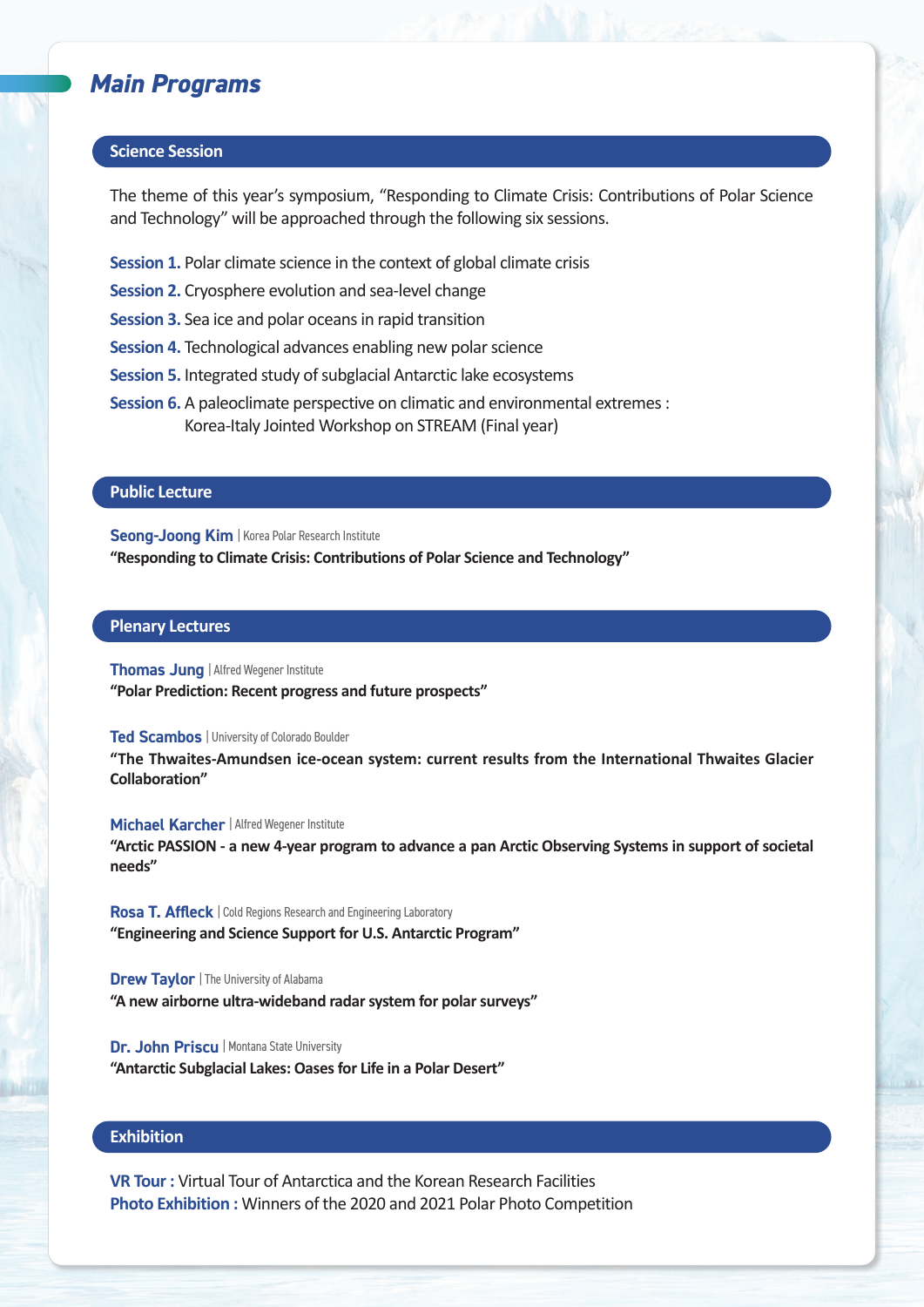# *Program at a Glance*

| Day 1       | September 27 (Monday)                                             |              |
|-------------|-------------------------------------------------------------------|--------------|
| Time        | Program                                                           | <b>Place</b> |
| 15:00-16:00 | Public Lecture   Seong-Joong Kim (Korea Polar Research Institute) | Online       |

# **Day 2** September 28 (Tuesday)

| <b>Time</b> | Program                                                                  | <b>Place</b> |
|-------------|--------------------------------------------------------------------------|--------------|
| 09:00-09:30 | Opening and Welcoming Remarks                                            | Online       |
| 09:30-10:00 | Plenary Lecture 1   Thomas Jung (Alfred Wegener Institute, Germany)      | Online       |
| 10:00-11:40 | Session 1. Polar climate science in the context of global climate crisis | Online       |
| 11:40-13:00 | <b>BREAK</b>                                                             |              |
| 13:00-13:30 | Plenary Lecture 2   Ted Scambos (University of Colorado Boulder)         | Online       |
| 13:30-15:00 | Session 2. Cryosphere evolution and sea-level change                     | Online       |
| 15:00-15:30 | <b>BREAK</b>                                                             |              |
| 15:30-16:00 | Plenary Lecture 3   Michael Karcher (Alfred Wegener Institute)           | Online       |
| 16:00-17:30 | Session 3. Sea ice and polar oceans in rapid transition                  | Online       |

# **Day 3** September 29 (Wednesday)

| <b>Time</b> | Program                                                                                                                               | <b>Place</b> |
|-------------|---------------------------------------------------------------------------------------------------------------------------------------|--------------|
| 09:30-09:55 | <b>Plenary Lecture 4</b>   <b>Rosa T. Affleck</b> (Cold Regions Research and Engineering Laboratory)                                  | Online       |
| 09:55-10:20 | Plenary Lecture 5   Drew Taylor (Remote Sensing Center, The University of Alabama)                                                    | Online       |
| 10:20-11:20 | Session 4. Technological advances enabling new polar science                                                                          | Online       |
| 11:20-13:00 | <b>BREAK</b>                                                                                                                          |              |
| 13:00-13:30 | <b>Plenary Lecture 6   John Priscu</b> (Montana State University)                                                                     | Online       |
| 13:30-15:10 | Session 5. Integrated study of subglacial Antarctic lake ecosystem                                                                    | Online       |
| 15:10-15:30 | <b>BREAK</b>                                                                                                                          |              |
| 15:30-18:00 | Session 6. A paleoclimate perspective on climatic and environmental extremes :<br>Korea-Italy Jointed Workshop on STREAM (Final year) | Online       |
| 18:00-18:30 | Announcement of Early Career Poster Award winners and Closing Remarks                                                                 | Online       |

*Detailed Program and Poster Session is available at [isps2021.or.kr](https://isps2021.or.kr)*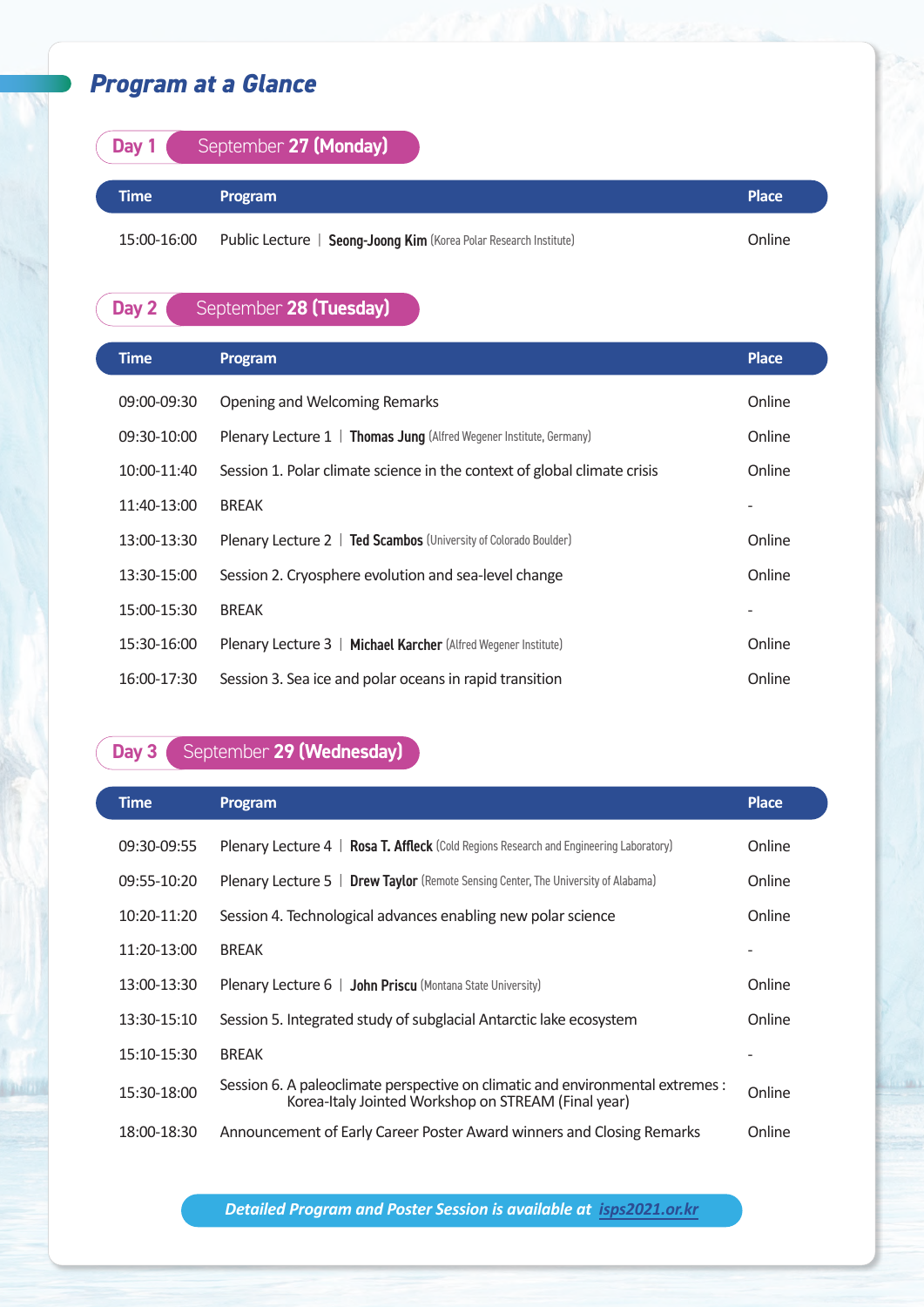# *Guidelines for Participants*

#### **Participants**

The virtual Symposium will feature public lecture, keynote lectures, and oral and poster presentations. Participants will be able to experience live moderated Q&A sessions after oral presentations, as well as an interactive poster session using comment function within the webpage.

Symposium registration is free of charge, and it will give you an access to the online platform which will enable you to attend most of the sessions and enjoy all the materials posted online. Access to the symposium webpage and registration is available at [https://isps2021.or.kr/](https://isps2021.or.kr) from September 2021.

For more information, please consult the Q&A section attached to the circular below.

#### **Oral Presenters**

Each presenters will be given a guideline on how to participate online. Oral presenters can participate in the symposium real-time via conference platform (ZOOM), or choose to pre-record their presentation. Each presenters may choose the medium according to their needs. More information will be shared with each presenters in due course.

#### **Poster Presenters**

Poster presenters will be given the option to upload their materials as image, or in a video format. The comment function will allow participants to connect with the presenters. Poster guidelines for submission and technical information will be provided to each presenters in due course.

## *Virtual Symposium Q&A*

#### **Q How do I register?**

**A** You will be able to register at the symposium website, [https://isps2021.or.kr/](https://isps2021.or.kr) from early September. **\* All presenters must be registered at the symposium website in advance.**

**Q When will the symposium website be available?**

**A** The symposium website will be available early September.

- **Q Will the sessions be available for viewing after the symposium?**
- **A** The sessions will remain online for 3 weeks after the symposium, and registrants will be able to access the materials during that time.

#### **Q What time zone will the symposium be in?**

**A** The symposium is hosted at the Korea Polar Research Institute, located in Incheon, Republic of Korea. **\* The time zone for the symposium will be in Korea Standard Time (UTC+9).**

- **Q Will sessions be pre-recorded or live?**
- **A** Plenary lectures and oral presentations will be a mix of pre-recorded and live.
- **Q Will attendees be able to ask questions and participate in sessions?**

**A** Oral presentation sessions will have a Q&A function for you to ask questions to the presenters. Questions to be asked will be chosen by the chair. Poster presentation will have comment function for interactive experience.

If you have any other questions, please contact us at [isps2021secretariat@gmail.com](mailto:isps2021secretariat@gmail.com).

We look forward to your participation.

**Secretariat of the 26th International Symposium on Polar Sciences (ISPS2021)**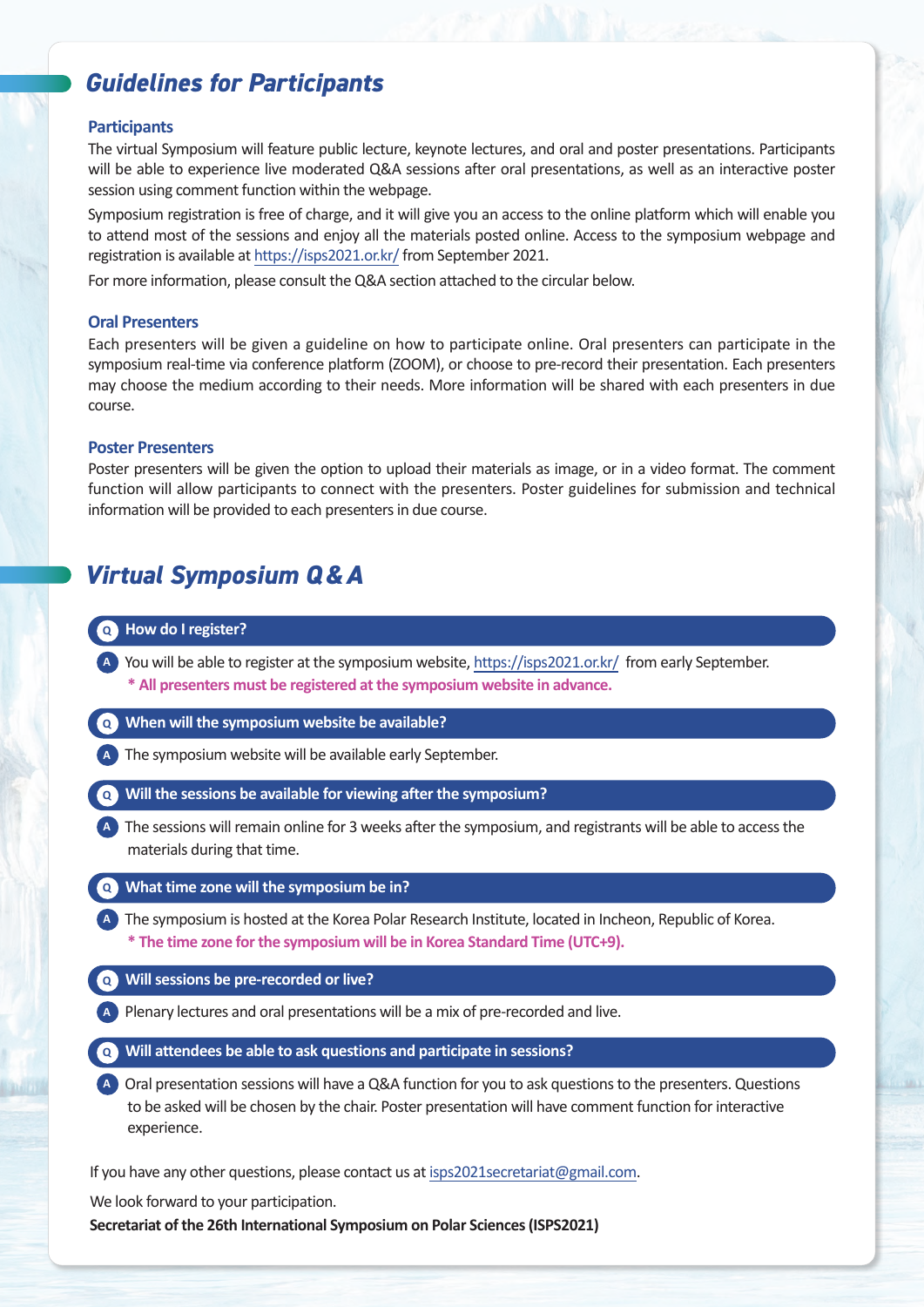### *Attachment 1. Detailed Program*



**Thwaites Glacier Collaboration**

Ted Scambos (University of Colorado Boulder)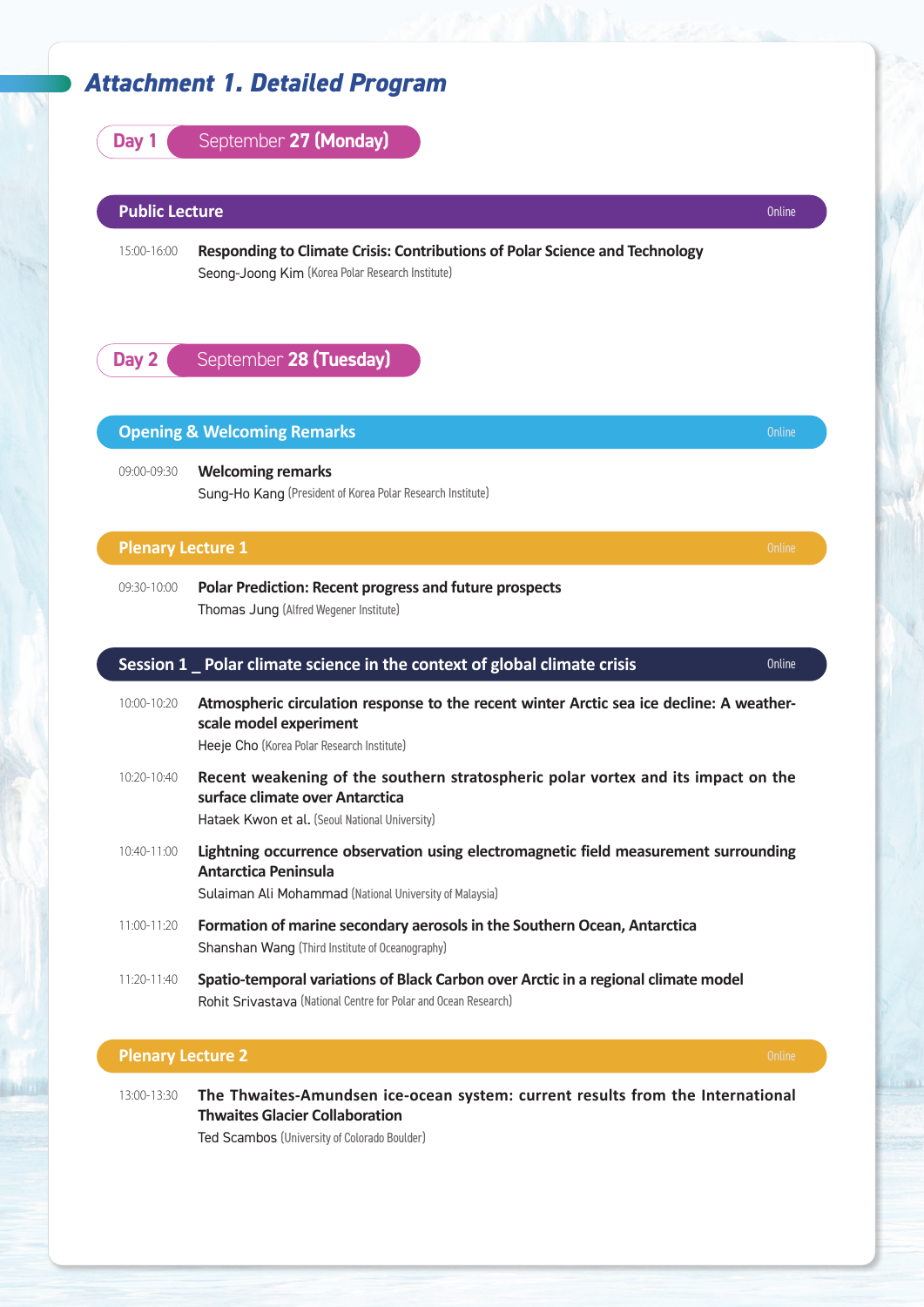|                 | Session 2 _ Cryosphere evolution and sea-level change<br>Online                                                                                                                                |
|-----------------|------------------------------------------------------------------------------------------------------------------------------------------------------------------------------------------------|
| 13:30-13:45     | Investigating the role of Marine Ice Cliff Instability in the Amundsen Sea Sector over the<br>next century<br>Mathieu Morlighem (Dartmouth College)                                            |
| $13:45-14:00$   | Repeat radar survey and basal evolution of Thwaites Glacier, West Antarctica.<br>Lucas Beem (Montana State University)                                                                         |
| 14:00-14:15     | Pathways and heat transports of Circumpolar Deep Water into the Thwaites and Pine<br><b>Island Glaciers, West Antarctica</b><br>HyungBo Kim (Seoul National University)                        |
| 14:15-14:30     | Holocene relative changes in the White Sea level according to paleolimnological data<br><b>Dmitriy Subetto</b> (Herzen State Pedagogical University of Russia)                                 |
| 14:30-14:45     | Polynya Preconditioning: Ocean Processes South of the Drygalski Ice Tongue, Western<br>Ross Sea<br>Craig Stevens (National Institute of Water and Atmospheic Research, University of Auckland) |
| $14:45 - 15:00$ | Antarctic ice mass change (2003-2016) jointly estimated by satellite gravimetry and<br>altimetry<br>Byeong-Hoon Kim (Korea Polar Research Institute)                                           |

### **Plenary Lecture 3** Online and the contract of the contract of the contract of the contract of the contract of the contract of the contract of the contract of the contract of the contract of the contract of the contract of

15:30-16:00 **Arctic PASSION - a new 4-year program to advance a pan Arctic Observing System of Systems in support of societal needs** Michael Karcher (Alfred Wegener Institute)

### **Session 3 \_ Sea ice and polar oceans in rapid transition Session 3 \_ Sea ice and polar oceans in rapid transition**

| 16:00-16:15 | Intensified Arctic Cyclone Activities and Observed Driving Mechanisms for Accelerating<br><b>Summer Sea Ice Decrease</b><br>Xiangdong Zhang (University of Alaska Fairbanks) |
|-------------|------------------------------------------------------------------------------------------------------------------------------------------------------------------------------|
| 16:15-16:30 | Ikaagvik Sikukun: Bridging the Scientific and Indigenous Communities to Study Sea Ice<br><b>Change in Arctic Alaska</b><br>Christopher J. Zappa (Columbia University)        |
| 16:30-16:45 | Large scale sea-ice ecosystem response to changes in under-ice light field<br>Giulia Castellani (Alfred Wegener Institute)                                                   |
| 16:45-17:00 | Development of KOPRI's operational high-resolution sea ice drift product<br>Jeong-Won Park (Korea Polar Research Institute)                                                  |
| 17:00-17:15 | Intensive oceanographic and geophysical observation campaign off Sabrina Coast, East<br><b>Antarctica, in 2019/2020</b><br>Shigeru Aoki (Hokkaido University)                |
| 17:15-17:30 | Opposing decadal trend of wintertime mixed layer depth in the Pacific and Indian sectors<br>of the Southern Ocean from 2005 to 2019<br>Hajoon Song (Yonsei University)       |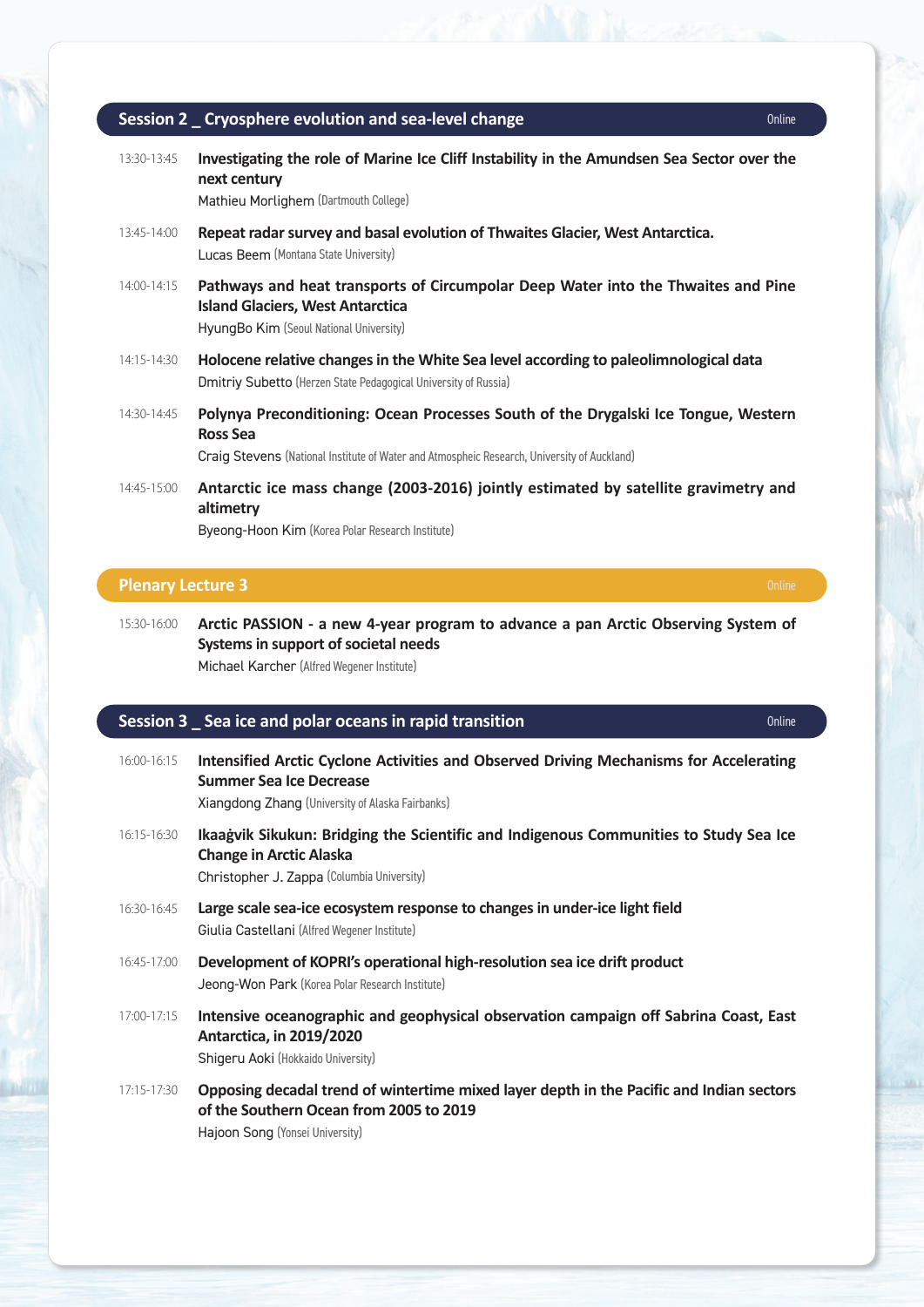### **Day 3** September 29 (Wednesday)

#### **Plenary Lecture 4** Online and Contract Contract Contract Contract Contract Contract Continued Continued Continued Continued Continued Continued Continued Continued Continued Continued Continued Continued Contract Contract

09:30-09:55 **Engineering and Science Support for U.S. Antarctic Program**  Rosa T. Affleck (Cold Regions Research and Engineering Laboratory)

#### **Plenary Lecture 5** Online and the contract of the contract of the contract of the contract of the contract of the contract of the contract of the contract of the contract of the contract of the contract of the contract of

09:55-10:20 **A new airborne ultra-wideband radar system for polar surveys** Drew Taylor (Remote Sensing Center, The University of Alabama)

#### **Session 4 Lechnological advances enabling new polar science** Dentes And The Online

10:20-10:35 **Aero-Structural Design and Analysis of Pylons for a 16-Element Airborne Radar Antenna Array**

Mishal Thapa (Remote Sensing Center, The University of Alabama)

- 10:35-10:50 **The Architecture of Fault-Tolerant Networks for Remote Data Acquisition in Polar Regions** Jinyoung Lee (Kookmin University)
- 10:50-11:05 **Estimation of high-resolution sea ice motion in the Arctic Ocean using Sentinel-1 image** Gwang Seob Park (Korea Institute of Ocean Science & Technology)
- 11:05-11:20 **Passive microwave satellite L-band sensor-based polar sea ice surface roughness retrieval and its variation analysis**

Suna Jo (Department of Environment, Energy, and Geoinfomatics, Sejong University)

#### **Plenary Lecture 6** Online and the contract of the contract of the contract of the contract of the contract of the contract of the contract of the contract of the contract of the contract of the contract of the contract of

13:00-13:30 **Antarctic Subglacial Lakes: Oases for Life in a Polar Desert** John Priscu (Montana State University)

#### **Session 5 Lintegrated study of subglacial Antarctic lake ecosystems Subsetimerry Conding Conline**

13:30-13:50 **Solute sources and weathering processes in subglacial lake systems beneath the West Antarctic Ice Sheet**

Mark Skidmore (Montana State University)

- 13:50-14:10 **Holocene marine incursion supports a subglacial microbial community in the active hydrologic system beneath the West Antarctic Ice Sheet** Brad Rosenheim (Florida University)
- 14:10-14:30 **Metabolic potential in Subglacial Lake Mercer inferred from single-cell genomic data** Kyungmo Kim (Korea Polar Research Institute)
- 14:30-14:50 **What can we learn from clay mineralogy of SLM sediment?** Jinwook Kim (Yeonsei University)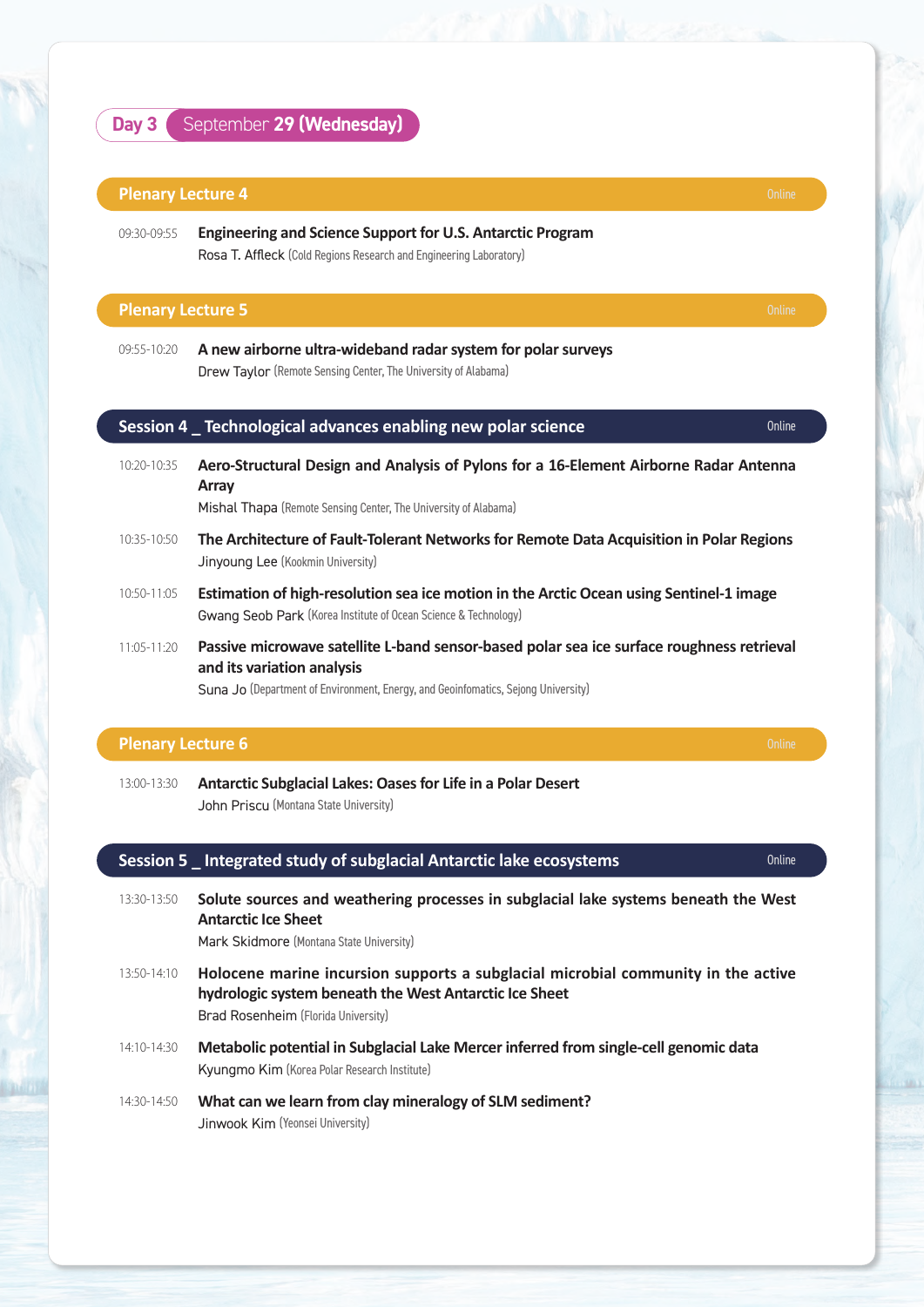| 14:50-15:10 | Subglacial lake floods correlated with the ice tongue disintegration in the Thwaites<br><b>Glacier, Antarctica</b><br>Choon-Ki Lee (Korea Polar Research Institute)                        |
|-------------|--------------------------------------------------------------------------------------------------------------------------------------------------------------------------------------------|
|             | Session 6 A paleoclimate perspective on climatic and environmental extremes :<br>Korea-Italy Jointed Workshop on STREAM (Final year)<br><b>Online</b>                                      |
| 15:30-15:45 | Microstructure of lamination in core RS15-LC42 in the Central Basin of the northwestern<br>Ross Sea: preliminary results<br>Boo-Keun Khim (Pusan National University)                      |
| 15:45-16:00 | Reconstruction of cryospheric and paleoceanographic changes of the past 1 Myrs from<br>the record at the continental margin, NW Ross Sea<br>Min Kyung Lee (Korea Polar Research Institute) |
| 16:00-16:15 | Pre-LGM sedimentological feature and paleo oceanographic changes in the Central Basin<br>(Western Ross Sea)<br>Fiorenza Torricella (Università di Pisa)                                    |
| 16:15-16:30 | Past and recent sedimentary dynamics recorded in sedimentary cores collected east of<br>the Iselin Bank (Ross Sea, Antarctica)<br>Ester Colizza (University of Trieste)                    |
| 16:30-16:45 | Multidisciplinary analysis of three box cores collected east to the Hillary Canyon (Eastern<br>Ross Sea, Antarctica)<br>Andrea Geniram (University of Trieste)                             |
| 16:45-17:00 | Depositional processes in the Drygalski Basin of the Ross Sea since the Last Glacial<br><b>Maximum</b><br>Sangbeom, Ha (Pusan National University)                                         |
| 17:00-17:15 | Late Pleistocene glacial-interglacial paleoceanographic changes in the Ross Sea<br>Sunghan Kim (Korea Polar Research Institute)                                                            |
| 17:15-17:30 | Bottom-current-controlled sedimentary and geomorphic processes in the northwestern<br>Ross Sea margin, Antarctica<br>Sookwan Kim (Korea Polar Research Institute)                          |
| 17:30-17:45 | Tephrochronology in the Western Ross Sea and its role in paleoenvironmental analyses<br>Paola Del Carlo (Istituto Nazionale di Geofisica e Vulcanologia)                                   |
| 17:45-18:00 | Changes in the minero-petrographic composition of late Quaternary sediments in the<br>slope-basin area of Western Ross Sea (Antarctica)<br>Luca Zurli (University of Siena)                |

## **Announcement of Early Career Poster Award winners and Closing Remarks Conding American Conding American**

18:00-18:30 **Closing remarks** Sung-Ho Kang (President of Korea Polar Research Institute)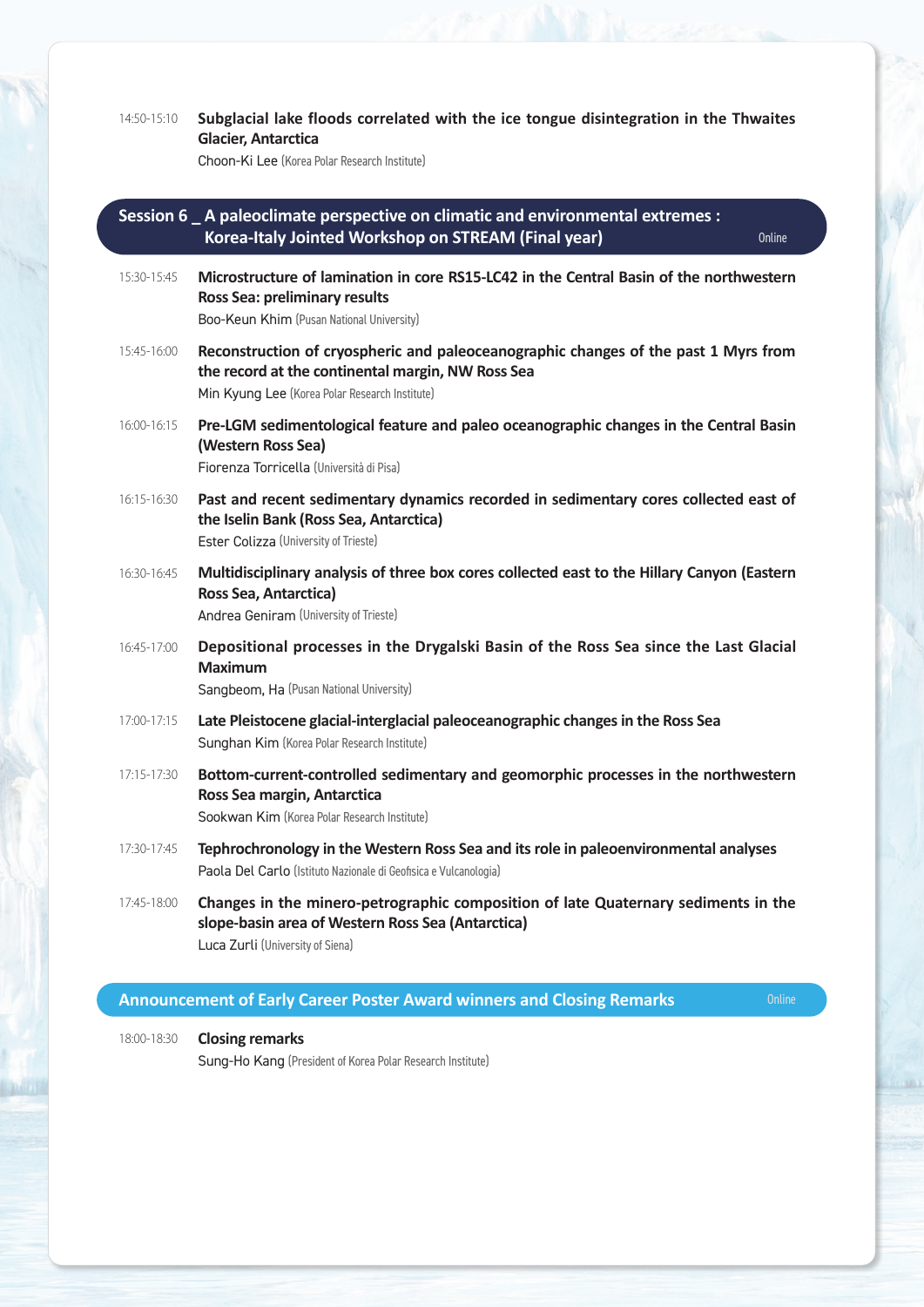# *Attachment 2. Poster Session*

|       | Session 1 Polar climate science in the context of global climate crisis<br>Online                                                                                                                                  |  |
|-------|--------------------------------------------------------------------------------------------------------------------------------------------------------------------------------------------------------------------|--|
| P101  | Ocean acidification impacts on the pteropod shell density<br>in the Arctic and Subarctic oceans<br>Ahra Mo (Korea University)                                                                                      |  |
| P102  | The Issue of climate change evolution within the Antarctic Treaty System<br>Andryi Fedchuk (National Antarctic Scientific Center of Ukraine)                                                                       |  |
| P103  | Temperature waves: temporal variability of threshold temperatures in the Arctic<br>Elena Grigorieva (Institute for Complex Analysis of Regional Problems, Far Eastern Branch of the Russian Academy of Sciences)   |  |
| P104  | First-year sea ice reads to increase in dimethyl sulfide-derived particle formation<br>in the Antarctic Peninsula<br>Eunho Jang (University of Science and Technology)                                             |  |
| P105  | Assessment of Tethered Balloon-Borne Observations of Arctic Low Cloud Properties<br><b>Gunho Oh (Korea Polar Research Institute)</b>                                                                               |  |
| P106  | Chemical compositions of carbonaceous aerosol and their impact on optical properties<br>in the marine and Antarctic aerosols<br>Ha Young Yoo (Ewha Womans University)                                              |  |
| P107  | Possible Link Between Barents-Kara Sea Ice and PM10 concentration<br>in South Korea during January<br>Jeong-Hun Kim (Kongju National University, Korea Polar Research Institute)                                   |  |
| P108  | Enhanced carbon emission at moist tundra due to increased respiration under warming<br>environment<br>Ji Yeon Lee (Korea Polar Research Institute)                                                                 |  |
| P109  | Variability of sea surface salinity in the Nordic Sea<br>Ji-Eun Park (Korea Polar Research Institute)                                                                                                              |  |
| P1 10 | Impact of Antarctic meltwater forcing on East Asian climate under greenhouse warming<br>Ji-Hoon Oh (Pohang University of Science and Technology)                                                                   |  |
| P1 11 | Long-term change and impact analysis of net radiation over Arctic<br>Minji Seo (Korea Polar Research Institute)                                                                                                    |  |
| P1 12 | Biological carbon pump processes in the sea ice-affected region of Antarctica<br>Minkyoung Kim (Korea Institute of Ocean Science & Technology)                                                                     |  |
| P1 13 | Carbon dioxide and methane fluxes measurement near tundra ponds ecosystems<br>in Cambridge Bay, Canada<br>Namyi Chae (Korea University)                                                                            |  |
| P1 14 | Assessment of radiative forcing with sea ice changes over arctic using radiative kernels<br>Nohhun Seong (Pukyong National University)                                                                             |  |
| P1 15 | Phenological characteristics in year-round stem respiration of boreal black spruce (Picea<br>mariana) stand, interior Alaska<br>Yongwon Kim (International Arctic Research Center, University of Alaska Fairbanks) |  |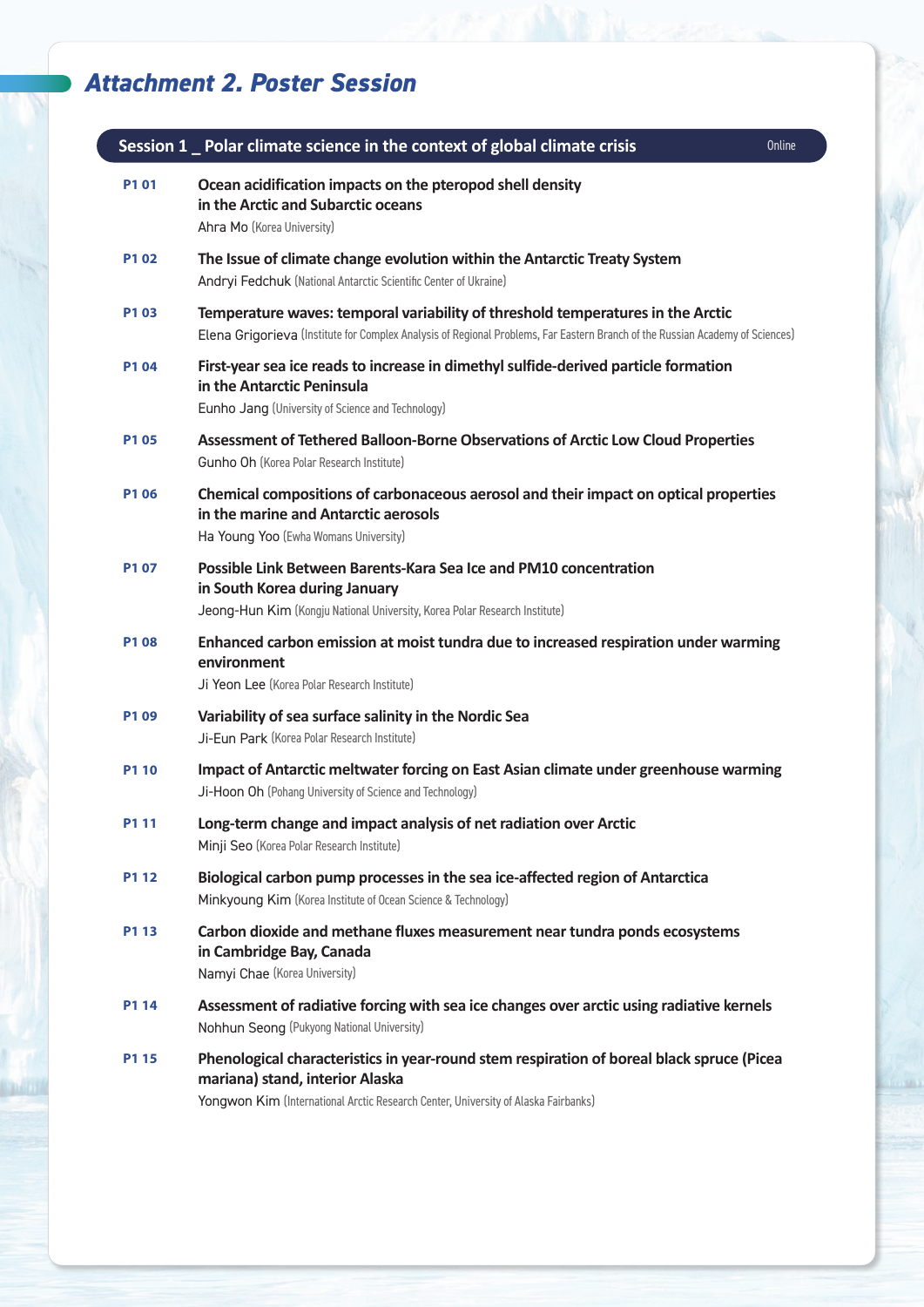|                               | Session 2 _ Cryosphere evolution and sea-level change                                                                                                                         | Online |
|-------------------------------|-------------------------------------------------------------------------------------------------------------------------------------------------------------------------------|--------|
| P <sub>2</sub> 01             | Basal reflectivity and scattering of Thwaites Glacier, West Antarctica<br>Chris Pierce (Montana State University)                                                             |        |
| P <sub>2</sub> 0 <sub>2</sub> | Autonomous Underwater Glider Observations of Eddy-Driven Transport at the Edge<br>of the Nansen Ice Shelf<br>Drew Friedrichs (University of California, Davis)                |        |
| P <sub>203</sub>              | Changes of Campbell Glacier Tongue in East Antarctica observed with satellite SAR<br>Hyangsun Han (Kangwon National University)                                               |        |
| P <sub>204</sub>              | Changes in the relative sea-level (RSL) of the Gulf of Dvina (White Sea, north-western<br><b>Russia</b> )<br>Iurii Kublitckii (Herzen State Pedagogical University of Russia) |        |
| P <sub>205</sub>              | Multi-layer structures of meltwater plume near grounding line, Antarctica<br>Jisung Na (Korea Polar Research Institute)                                                       |        |
| P <sub>206</sub>              | Oceanographic Conditions in the Grounding Zone Region of Thwaites Glacier<br>Peter E. D. Davis (British Antarctic Survey)                                                     |        |
| P <sub>2</sub> 07             | Subglacial morphology and hydrology in the $60E - 100E$ coastal sector of East Antarctica<br>Sergey Popov (Polar Marine Geosurvey Expedition)                                 |        |
| P <sub>208</sub>              | A high-resolution process study of High Salinity Shelf Water formation in the Terra Nova<br>Bay Polynya, Ross Sea, Antarctica<br>Una Miller (Columbia University)             |        |
| P <sub>209</sub>              | An east-west contrasting salinity change of Antarctic Bottom Water in the Indian sector<br>of Southern Ocean over recent decades<br>Yeon Choi (Seoul National University)     |        |

#### **Session 3 \_ Sea ice and polar oceans in rapid transition CONCERN CONCERN CONLINE**

| <b>P301</b> | Ice algal biomass estimates from under-ice irradiance in the Central Arctic Ocean |
|-------------|-----------------------------------------------------------------------------------|
|             | <b>Gaëlle Veyssiere</b> (British Antarctic Survey)                                |

- **P3 02 Autonomous zooplankton profiler reveals the changing dynamics of zooplankton during a summer-winter-summer transition in the very high-Arctic** Jeremy Wilkinson (British Antarctic Survey)
- **P3 03 Is the Primary Production in the Antarctic polynya system declining?** Jinku Park (Korea Polar Research Institute)
- **P3 04 Estimation of Arctic basin-scale total freeboard from passive microwave satellite** Jong-Min Kim (Korea Polar Research Institute)
- **P3 05 Future pan-Arctic under-ice light conditions from CMIP6 simulations** Julienne Stroeve (University College London)
- **P3 06 Flexural Strength of the Arctic Sea Ice: A Case Study in the Barents Sea** Seung Hee Kim (Korea Polar Research Institute)
- **P3 07 Spatial distribution of krill(Euphausia superba and E.crystallorophias) in the Terra Nova Bay polaynya and Ross Sea polynya during summer 2020** Wuju Son (Korea Polar Research Institute)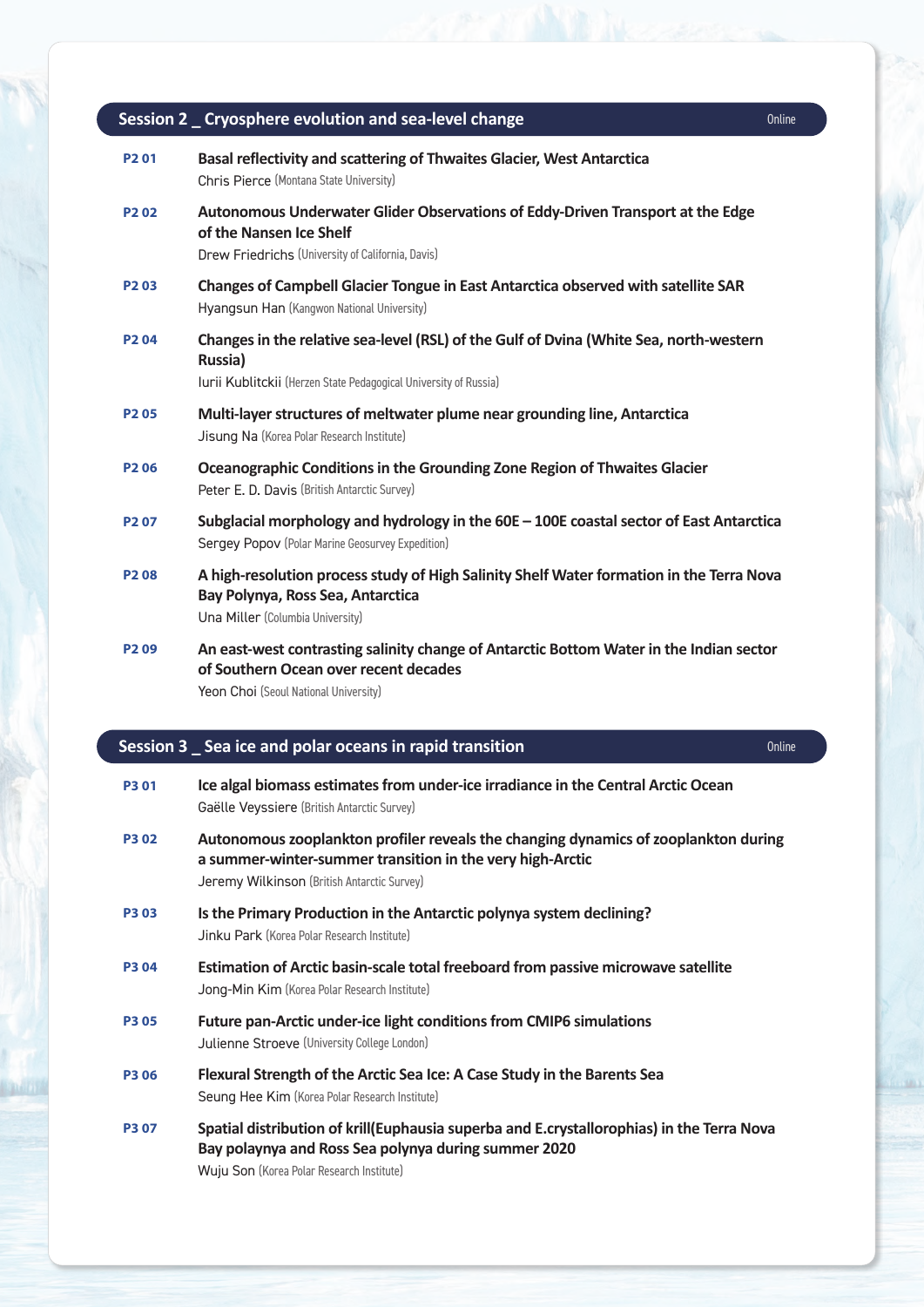### **P3 08 Seasonal Variability of Minimum Brightness Temperature at the 6.925 GHz Band of AMSR2 for the polar Oceans** Young-Joo Kwon (Korea Polar Research Institute)

**P3 09 The Response of the Nordic Seas to Wintertime Sea-ice Retreat** Yue Wu (University of East Anglia)

#### **Session 4 \_ Technological advances enabling new polar science** and the continuation online

| P4 01       | <b>Challenging Dynamical Forecast Systems with Spatial Damped Anomaly Persistence</b><br>for the Sea-Ice Edge<br>Bimochan Niraula (Alfred Wegener Institute)                    |
|-------------|---------------------------------------------------------------------------------------------------------------------------------------------------------------------------------|
| P4 02       | Development of an Unmanned Ground Vehicle for Detecting Hidden Crevasses<br><b>Changhyun Chung</b> (Korea Polar Research Institute)                                             |
| P403        | Spatial and Regional Intercomparision of the Total Ozone Column in Antarctica Continent<br>based on Ground and Satellite-based Observations<br>Songkang Kim (Yonsei University) |
| <b>P404</b> | Enhanced reduction of chromate in the presence of tea wastes and spent coffee ground<br>in frozen aqueous solution<br>Tae Uk Han (Korea Polar Research Institute)               |
| P4 05       | Remotely sensing natural disaster-induced damage in Svalbard: transfer learning via                                                                                             |

**a Markov logic network framework**

Thomas Y. Chen (Academy for Mathematics, Science, and Engineering)

**P4 06 Decomposition of water dissolved organic pollutants using freezing activated HCO3−/ PMS system**

Yong-Yoon Ahn (Korea Polar Research Institute)

### **Session 5 Integrated study of subglacial Antarctic lake ecosystems Conditional Antarctic lake existence Condition**

### **P5 01 Bacterial Community Structure of Surface Snow in Antarctica** Ahnna Cho (Korea Polar Research Institute)

- **P5 02 Mathematical modelling of the rapid draining of lakes and the formation of an ice depression on Dålk Glacier (Larsemann Hills, East Antarctica)** Alina Boronina (State Hydrological Institute, Saint Petersburg State University)
- **P5 03 Effect of Antifreeze Proteins from the Arctic Yeast Leucosporidium sp.AY30 on Freezingenhanced Oxidation of Iodide by Hydrogen Peroxide** Bomi Kim (Korea Polar Research Institute)
- **P5 04 Rigidity condition for the hyper-activity of ice binding protein and implication for polar microbial survival**

Hackwon Do (Korea Polar Research Institute)

- **P5 05 Study on the impact of climate change on Antarctic plant-pathogen interactions** Hongshi Jin (Korea Polar Research Institute)
- **P5 06 Classification of behaviors of South polar skua (Stercorarius mccormicki) breeders using acceleration and video data**

Hyunjae Chung (Korea Polar Research Institute)